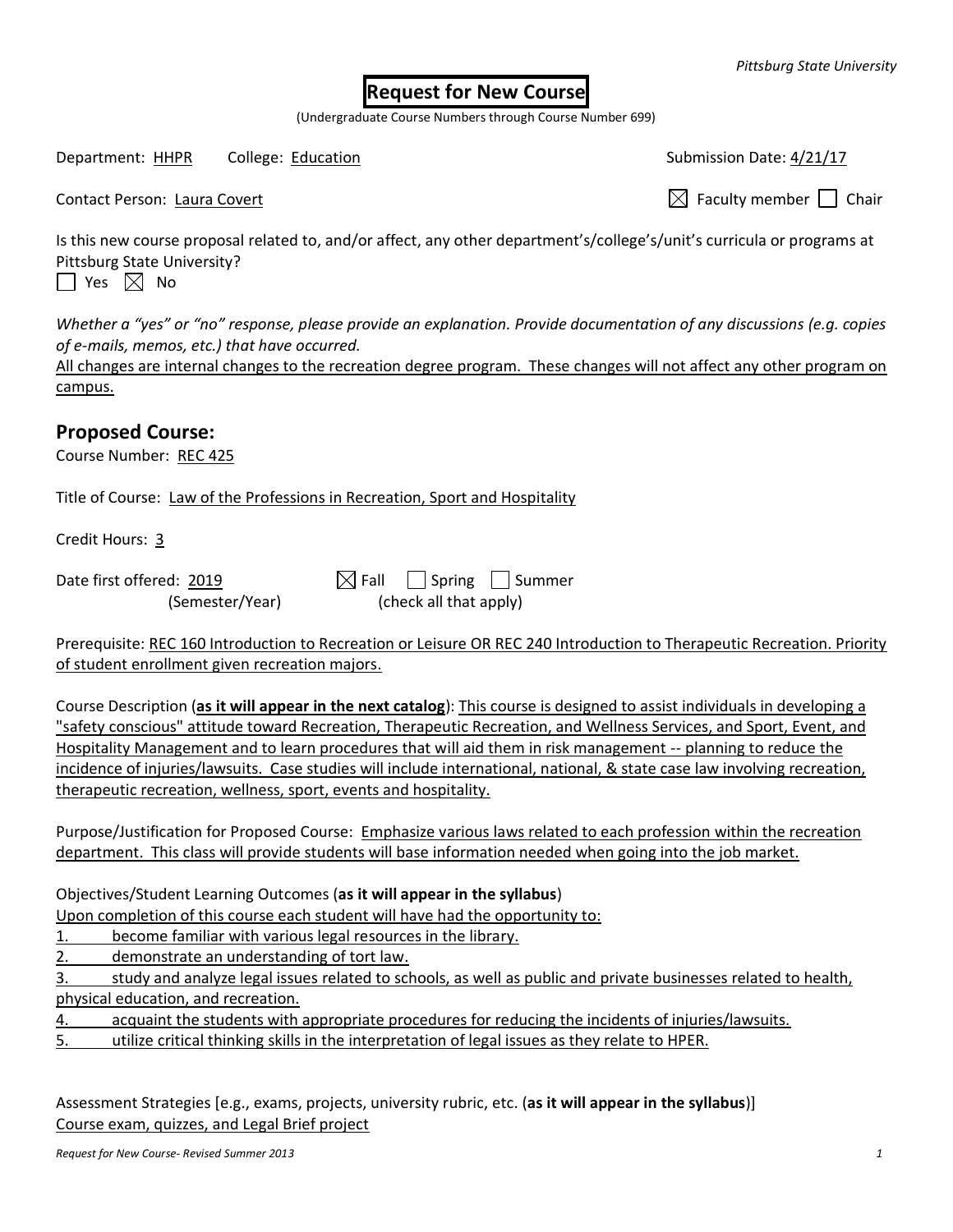If you wish to attach a syllabus, you may attach it to the end of this document as part of the packet.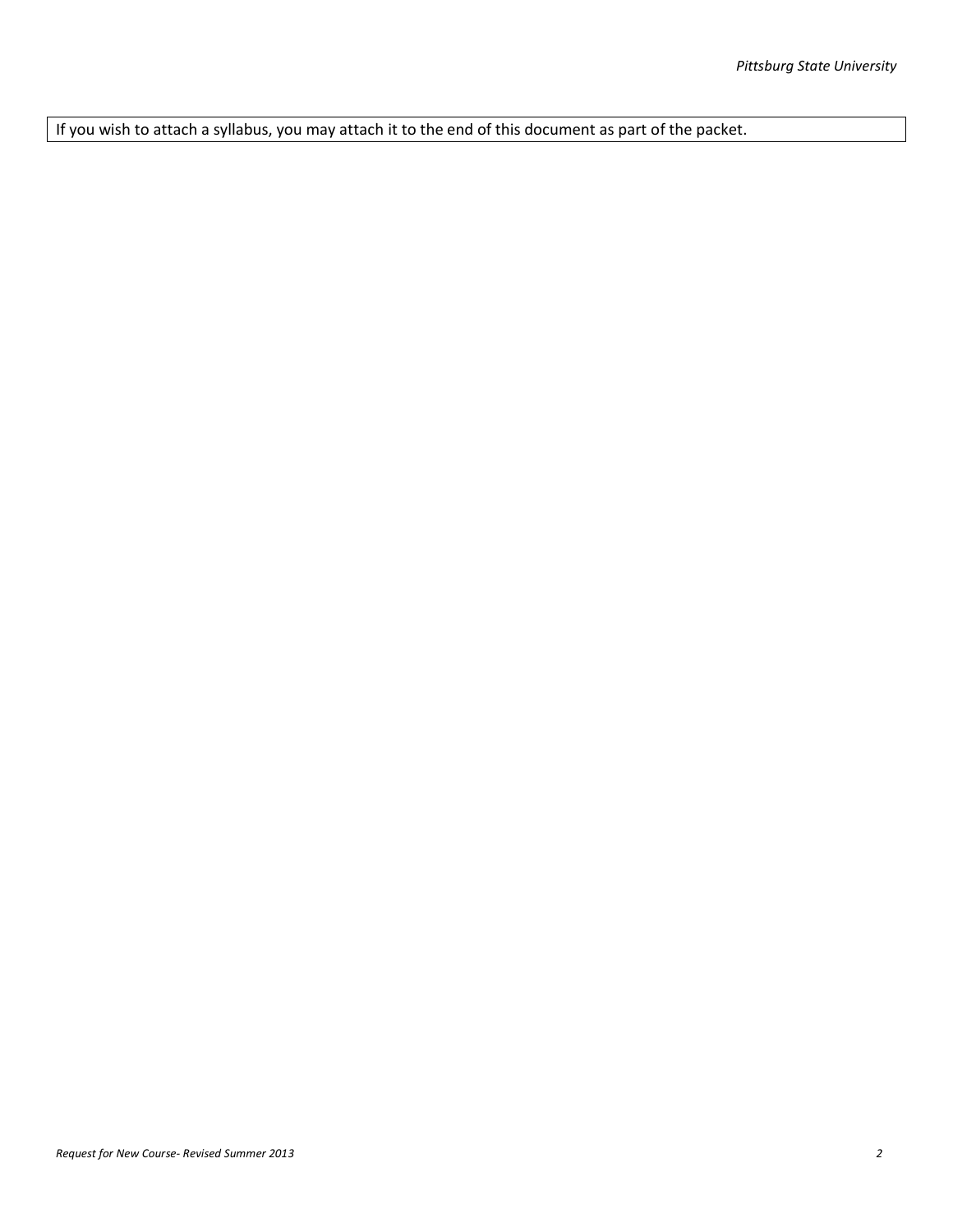## **Additional Questions**

- 1. Additional resources required (e.g. library or multimedia resources, technology, space, major expense, etc.):  $\underline{0}$
- 2. Will any additional student fees be required (e.g. equipment, clothing, travel, licensing, etc.)?  $\Box$  Yes  $\Box$  No *If "yes," please realize that it will need to gain approval of the President's Council.*

Please give the rationale for additional student fees:

3. Is this course to be considered for General Education?  $\Box$  Yes  $\boxtimes$  No

If "yes," please indicate the University's General Education Goals met by this course AND the assessment data that will be collected to measure these goals:

*Please realize that it will need to gain approval of the General Education Committee.*

- 4. Will this course be required of any education majors?  $\Box$  Yes  $\boxtimes$  No *If "yes," please realize that it will need to have the approval of the Council for Teacher Education*.
- 5. What additional costs will be required for this course (e.g. staffing, equipment, etc.)? 0